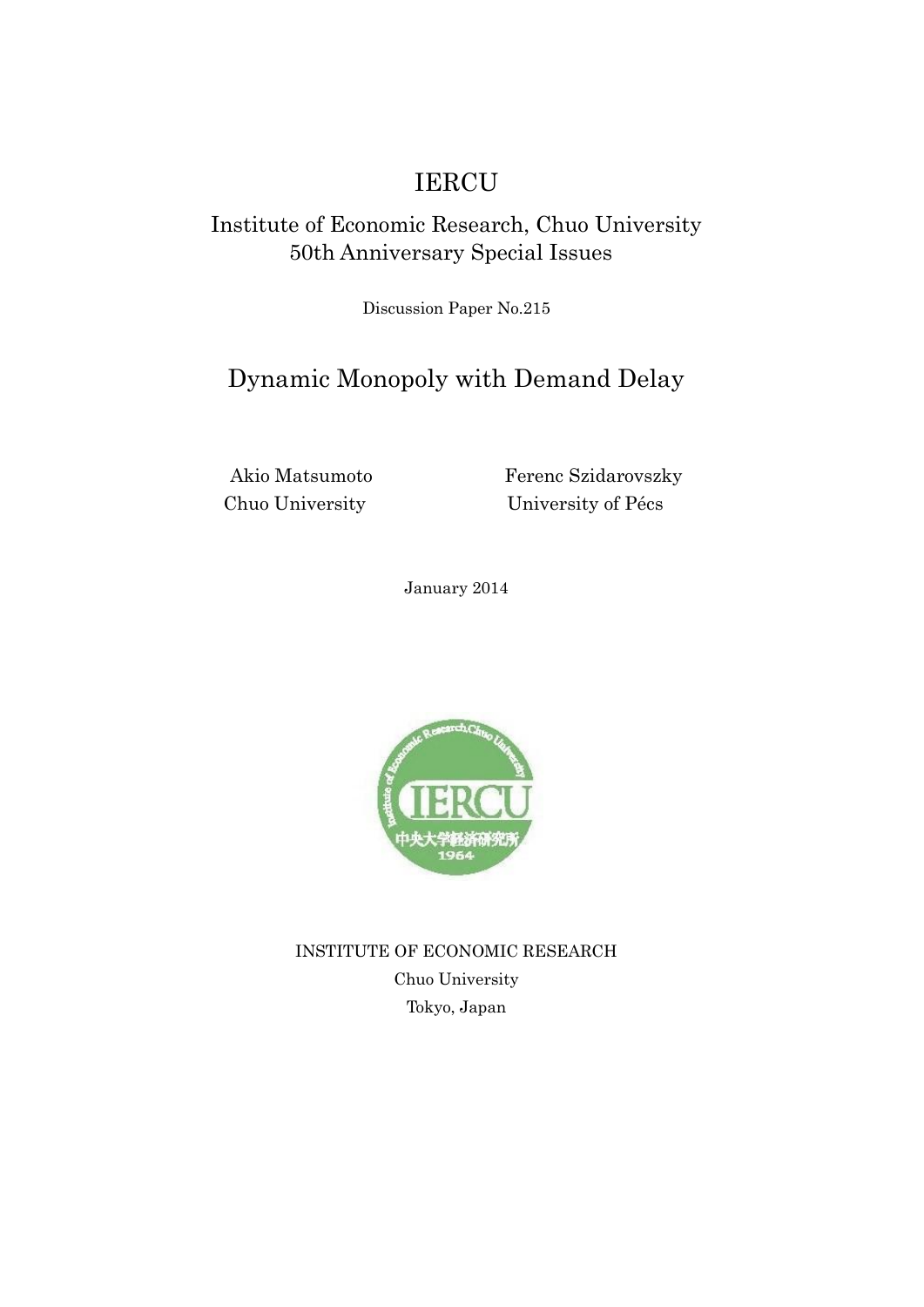### Dynamic Monopoly with Demand Delay

Akio Matsumoto<sup>†</sup> Chuo University

Ferenc Szidarovszky<sup>†</sup> University of Pécs

#### Abstract

This study analyses the dynamics of nonlinear monopoly. To this end, the conventional assumptions in the text-book monopoly are modified; first, the complete information on the market is replaced with the partial information; second, the instantaneous information is substituted by the delay information. As a result, since such a monopoly is unable to jump, with one shot, to the optimal point for which the profit is maximized, the monopoly has to search for it. In a continuous-time framework, the delay destabilizes the otherwise stable monopoly model and generates cyclic oscillations via a Hopf bifurcation. In a discrete-time framework, the steady state bifurcates to a bounded oscillation via a Neimark-Sacker bifurcation. Although this has been only an introduction of delay into the traditional monopoly model, it is clear that the delay can be a source of essentially different behavior from those of the nondelay model.

The authors highly appreciate the Önancial supports from the MEXT-Supported Program for the Strategic Research Foundation at Private Universities 2013-2017, the Japan Society for the Promotion of Science (Grant-in-Aid for Scientifc Research (C) 24530201 and 25380238) and Chuo University (Grant for Special Research). The usual disclaimers apply.

<sup>&</sup>lt;sup>†</sup>Professor, Department of Economics, Chuo University, 742-1, Higashi-Nakano, Hachioji, Tokyo, 192-0393, akiom@tamacc.chuo-u.ac.jp

<sup>&</sup>lt;sup>‡</sup>Professor, Department of Applied Mathematics, University of Pécs, Ifúság, u.6, H-7624, PÈcs, Hungary. szidarka@gmail.com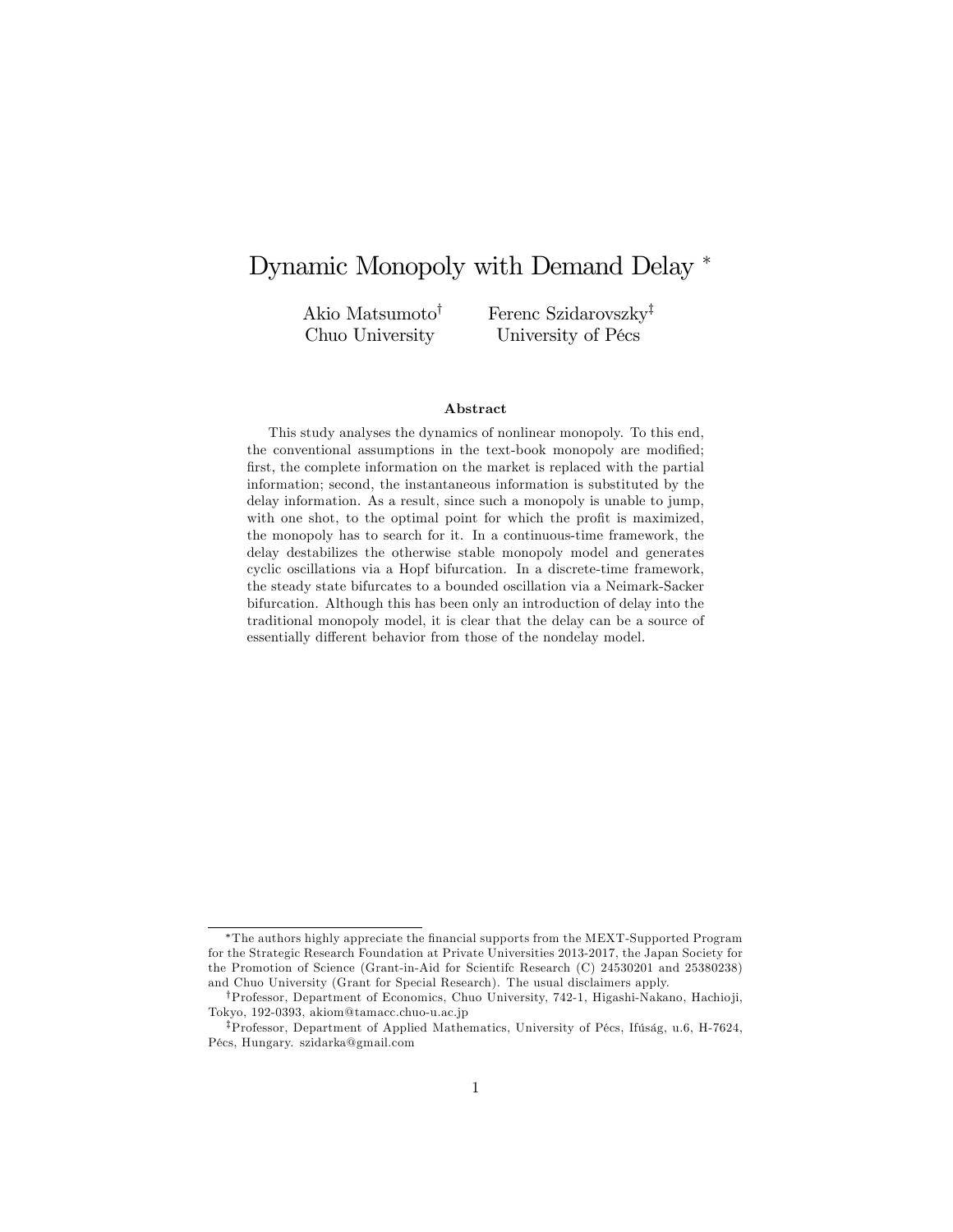#### 1 Introduction

Implicit in the text-book monopoly is an assumption of complete and instantaneous information or knowledge available to economic agents at free of charge. Under such circumstances, knowing the certain price and cost functions, the monopolist can make an optimal decision of price and output to maximize its profit and realize it. As a result, the text-book monopoly model becomes *static* in nature. There are, however, many empirical works to indicate that such an assumption of rational economic agents goes too far. In reality the monopolist is boundedly rational and adjusts its price and output as a function of its limited knowledge and past experiences. To fill this gap, we propose, in this study, to relax this assumption and develop a dynamic monopoly model. In particular, we assume first that the monopolist has only partial information about the market condition and second that the monopolist obtains it with time delay. In natural consequence of these alternations, the monopolist cannot jump to the optimal point but searches for it with using the actual data obtained through the market. The modified model becomes *dynamic* in nature. This is the issue far outside the scope of the text book monopoly and it is what we will consider in this study.

In the recent literature, various learning processes of the boundedly rational monopolist have been extensively studied. Puu (1995) constructs a discrete-time monopoly model in which price function is cubic and cost function is linear. It is shown that the gradient learning or search process based on locally obtained information might behave in an erratic way under the condition that the price function has an inflection point. Assuming that the monopolist uses a rule of thumb to determine quantity to produce, Naimzada and Ricchiute (2008) reconsider Puuís model with a linear cost function and a cubic price function without the inflection point. Their model is then generalized by Askar (2013) who replaces the cubic function with higher-order polynomials. Matsumoto and Szidarovszky (2013) further generalize Asker's model by introducing the more general type of the cost function. Since those models are described by one dimensional difference equation, chaotic dynamics can arise via period-doubling bifurcation.

In this study we reconsider a dynamic monopoly model from two different points of view. First, to detect the effect caused by non-instantaneous information, the dynamic process is constructed in continuous-time scales and a fixed time delay is introduced. Second, we discretize the continuous process to obtain a "delay" discrete process and analyse the delay effect on discrete dynamics. In both models, local stability of a stationary state is analytically considered and global dynamics is numerically examined.

The paper is organized as follows. In Section 2, the delay differential model is presented and stability switch is considered. In Section 3, the delay difference model is constructed to give rise to the emergence of Neimark-Sacker bifurcation. And finally, Section 4 concludes the paper.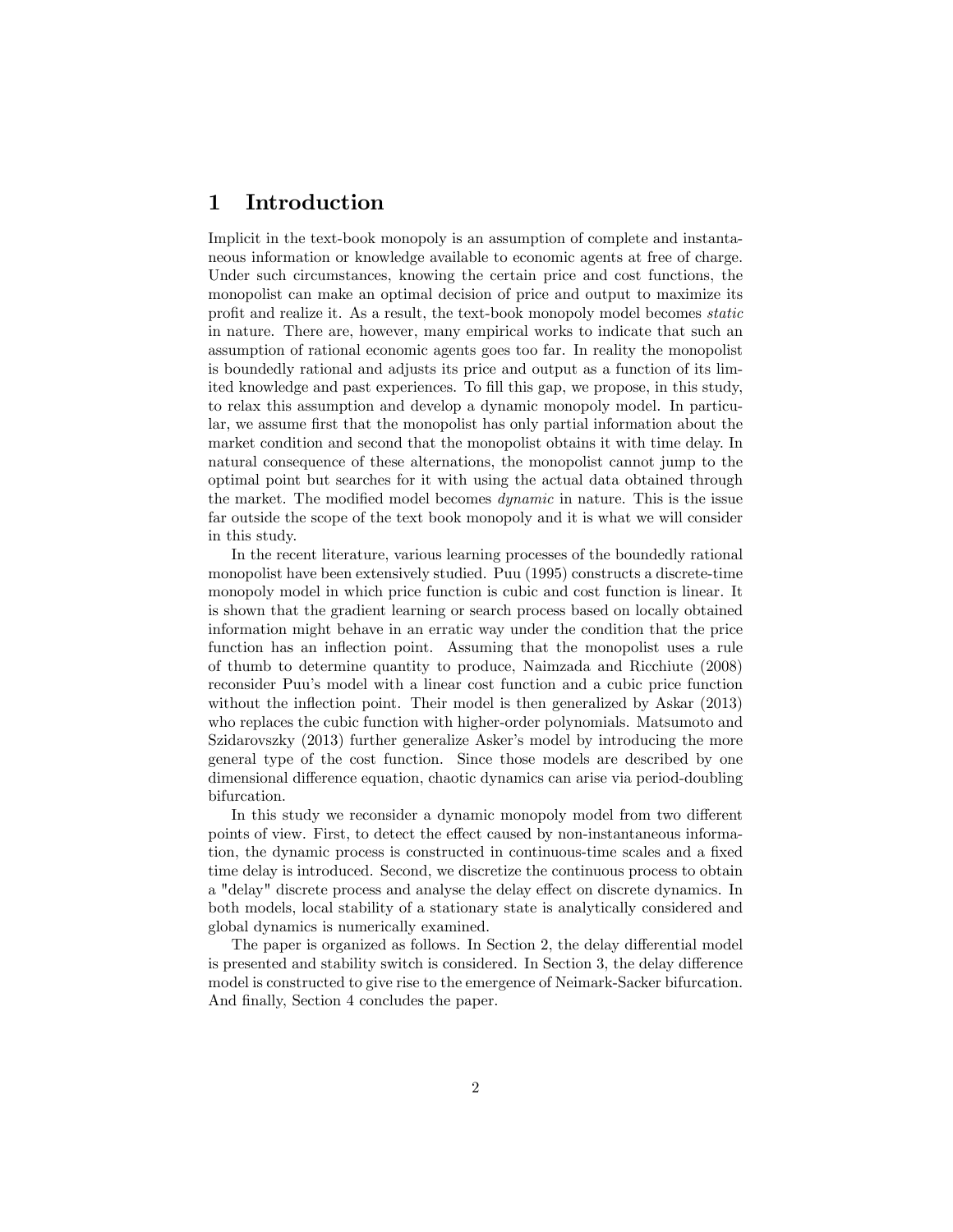#### 2 Delay Differential Dynamics

Consider a single product monopoly that sells its product to a homogeneous market. Let q denote the output of the firm,  $p(q) = a - bq$  the price function and  $C(q) = cq$  the cost function.<sup>1</sup> Since  $p(0) = a$  and  $|\partial p(q)/\partial q| = b$ , we call a the maximum price and b the marginal price. There are many ways to introduce uncertainty into this framework by considering  $a, b$  or  $c$  uncertain. In this study, it is assumed that the firm knows the marginal price and the marginal cost but does not know the maximum price. In consequence it has only an estimate  $a^e(t)$ of it at each time period. So the firm believes that its profit is

$$
\pi^e = (a^e - bq)q - cq,
$$

its best response is

$$
q^e = \frac{a^e - c}{2b}
$$

and the firm expects the market price to be

$$
p^{e} = a^{e} - bq^{e} = \frac{a^{e} + c}{2}.
$$
 (1)

However, the actual market price is determined by the real price function

$$
p^{a} = a - bq^{e} = \frac{2a - a^{e} + c}{2}.
$$
 (2)

Using these price data, the firm updates its estimate. The simplest way for adjusting the estimate is the following. If the actual price is higher than the expected price, then the firm shifts its believed price function by increasing the value of  $a^e$ , and if the actual price is the smaller, then the firm decreases the value of  $a^e$ . If the two prices are the same, then the firm wants to keep its correct estimate of the maximum price. This adjustment or learning process can be modeled by the following differential equation:

$$
\dot{a}^e(t) = \kappa(a^e(t)) \left[ p^a(t) - p^e(t) \right],
$$

where  $\kappa(a^e) > 0$  is the speed of adjustment. Substituting relations (1) and (2) gives the adjustment equation as a differential equation with respect to  $a^e$ :

$$
\dot{a}^e(t) = \kappa(a^e) \left[ a - a^e(t) \right]. \tag{3}
$$

For analytical simplicity, we assume that

$$
\kappa(a^e) = ka^e, \ k > 0,
$$

<sup>1</sup>Linear functions are assumed only for the sake of simplicity. We can obtain a similar learning process to be defined even if both functions are nonlinear. It is also assumed for the sake of simplicity that the firm has perfect knowledge of production technology (i.e., cost function).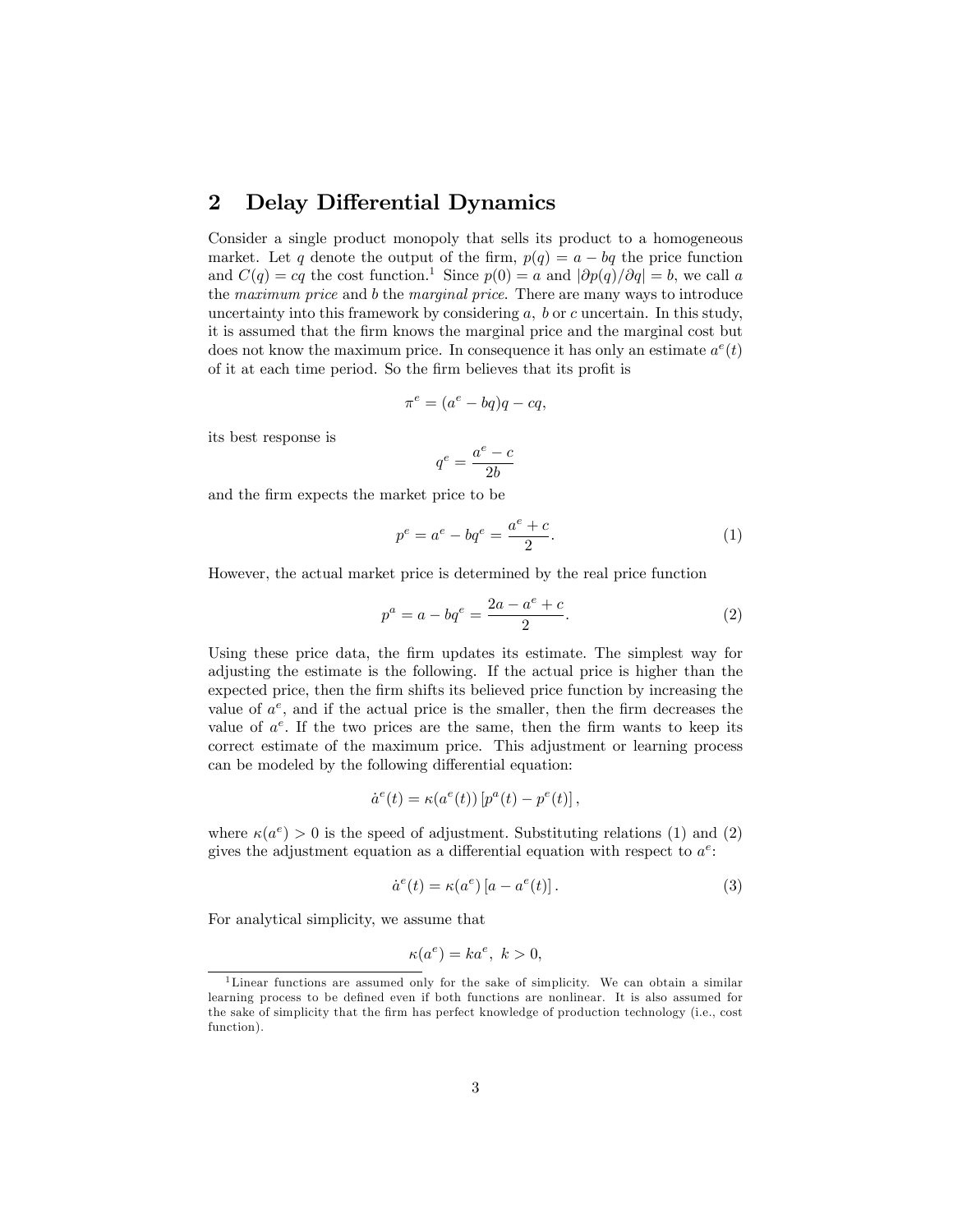so equation (3) is reduced to the logistic equation,

$$
\dot{a}^e(t) = ka^e(t) \left[ a - a^e(t) \right] \tag{4}
$$

which is a nonlinear differential equation. Notice that equation  $(4)$  has two steady states,  $a^e = 0$  and  $a^e = a$ . Small perturbation from  $a^e = 0$  satisfies the linear equation  $\dot{a}^e(t) = aka^e(t)$ , which shows that  $a^e = 0$  is unstable with exponential growth. We thus only need to consider the stability of the positive steady state  $a^e = a$ . The steady state corresponds to the true value of the maximum price.

If there is a time delay  $\tau$  in the estimated price, then equation (4) has to be modified as

$$
\dot{a}^e(t) = ka^e(t) \left[ a - a^e(t - \tau) \right]. \tag{5}
$$

By introducing the new variable  $z(t) = a^e(t) - a$ , the linearized version of equation (5) becomes

$$
\dot{z}(t) + \alpha z(t - \tau) = 0 \tag{6}
$$

where  $\alpha = ak$ . As a benchmark for stability analysis, we start with the nodelay case. If there is no delay,  $\tau = 0$ , then equation (6) becomes an ordinary differential equation with characteristic polynomial  $\lambda + \alpha$ . So the only eigenvalue is negative implying the local asymptotic stability. If  $\tau > 0$ , then the exponential form  $z(t) = e^{\lambda t}u$  of the solution reduces the characteristic equation to the following form:

$$
\lambda + \alpha e^{-\lambda \tau} = 0. \tag{7}
$$

This is a transcendental equation. Notice that the only eigenvalue is negative when  $\tau = 0$ . Notice also that  $\lambda = 0$  is not a solution of equation (7). For sufficiently small deviation of  $\tau$  from zero, the real parts of the eigenvalues are still negative by continuity. We seek conditions of  $\tau$  such that the real parts change from negative to positive. Since stability is changed to instability under this condition, it is often called *stability switch*. At this critical value of  $\tau$ , the characteristic equation must have a pair of purely imaginary eigenvalues,  $\lambda = i\nu$ . If  $\lambda$  is an eigenvalue, then its complex conjugate is also an eigenvalue. So, without loss of generality, we can assume that  $\nu > 0$ . So equation (7) can be written as

$$
i\nu + \alpha e^{-i\nu\tau} = 0.
$$

Separating the real and imaginary parts, we obtain

$$
\alpha \cos \nu \tau = 0
$$

and

$$
\nu - \alpha \sin \nu \tau = 0.
$$

Therefore

$$
\cos \nu \tau = 0
$$
 and  $\sin \nu \tau = \frac{\nu}{\alpha}$ 

implying that  $\nu = \alpha$  leading to infinitely many solutions,

$$
\tau = \frac{1}{\alpha} \left( \frac{\pi}{2} + 2n\pi \right) \text{ for } n = 0, 1, 2, ... \tag{8}
$$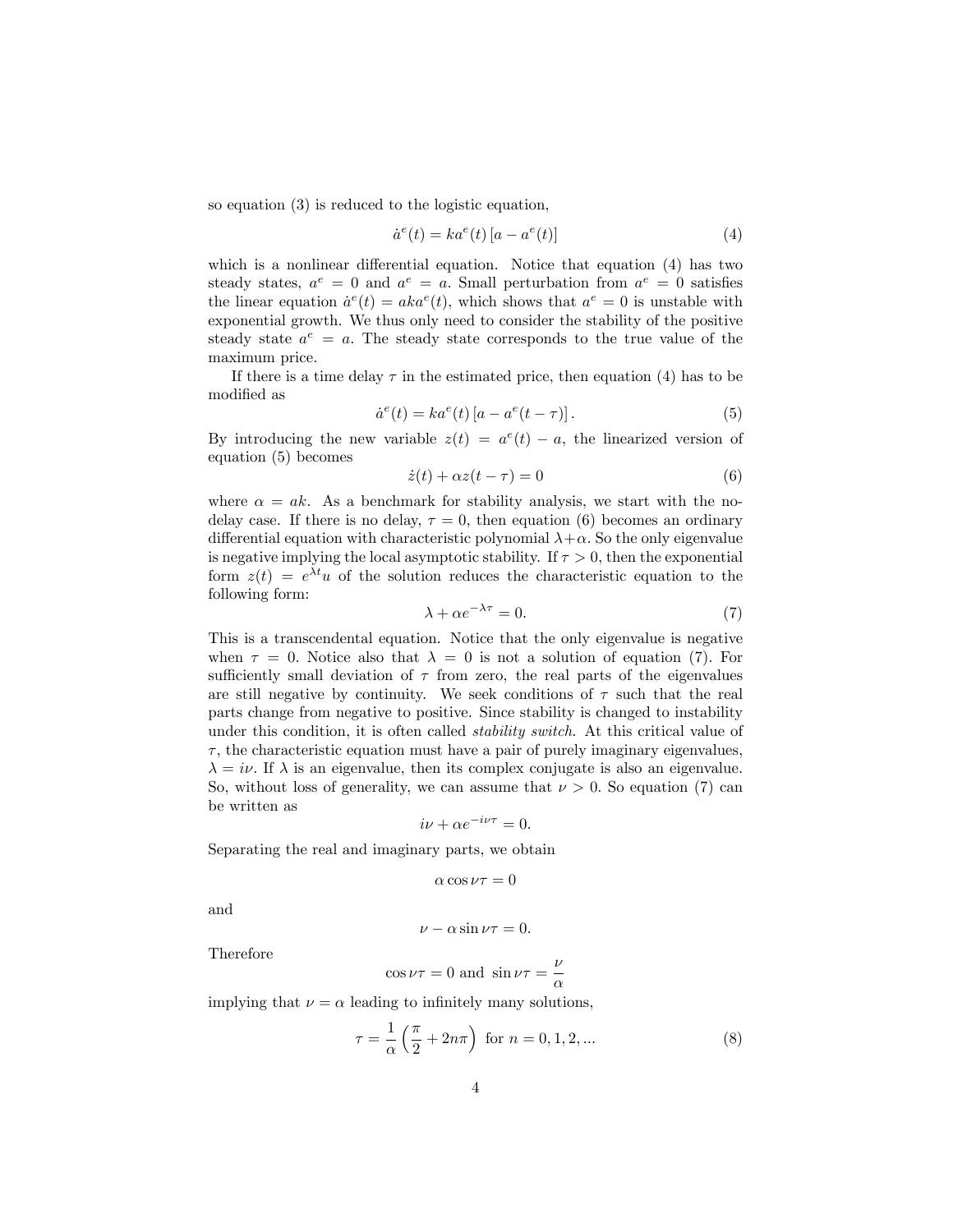The solution  $\tau$  with  $n = 0$  forms a downward-sloping curve with respect to  $\alpha$ ,

$$
\tau^* = \frac{\pi}{2\alpha} \text{ with } \alpha = ak.
$$

Applying the main theorem in Hayes (1950) or the same result obtained differently in Szidarovszky and Matsumoto  $(2012)$ , we can find that this curve divides the non-negative  $(\alpha, \tau)$  plane into two subregions; the real parts of the roots of the characteristic equation are all negative in the region below the curve and for some roots are positive in the region above. This curve is often called the partition curve separating the stability region from the instability region. Notice that the critical value of  $\tau$  decreases with  $\alpha$ , so a larger value of  $\alpha$  caused by the high speed of adjustment and/or the larger maximum price makes the steady state less stable.

We can easily prove that all pure complex roots of equation (7) are single. If  $\lambda$  is a multiple eigenvalue, then it must solve equations

$$
\lambda + \alpha e^{-\lambda \tau} = 0
$$

and

$$
1 + \alpha e^{-\lambda \tau}(-\tau) = 0.
$$

Based on the first equation, the second equation becomes

$$
1 + \lambda \tau = 0
$$

or

$$
\lambda=-\frac{1}{\tau}
$$

implying that  $\lambda$  becomes a real negative value which contradicts the assumption that it is purely imaginary.

In order to detect stability switches and the emergence of Hopf bifurcation, we select  $\tau$  as the bifurcation parameter and consider  $\lambda$  as function of  $\tau$ ,  $\lambda =$  $\lambda(\tau)$ . By implicitly differentiating equation (7) with respect to  $\tau$ , we have

$$
\frac{d\lambda}{d\tau} + \alpha e^{-\lambda \tau} \left( -\frac{d\lambda}{d\tau} \tau - \lambda \right) = 0
$$

implying that

$$
\frac{d\lambda}{d\tau} = -\frac{\lambda^2}{1+\tau\lambda}.
$$

With  $\lambda = i\nu$ ,

$$
\operatorname{Re}\left(\frac{d\lambda}{d\tau}\right) = \operatorname{Re}\left(\frac{\nu^2}{1 + i\tau\nu}\right)
$$

$$
= \frac{\nu^2}{1 + (\tau\nu)^2} > 0.
$$

So the sign of the real part of an eigenvalue changes from negative to positive and it is a Hopf bifurcation point of the nonlinear learning process (5) with one delay. Thus we have the following result.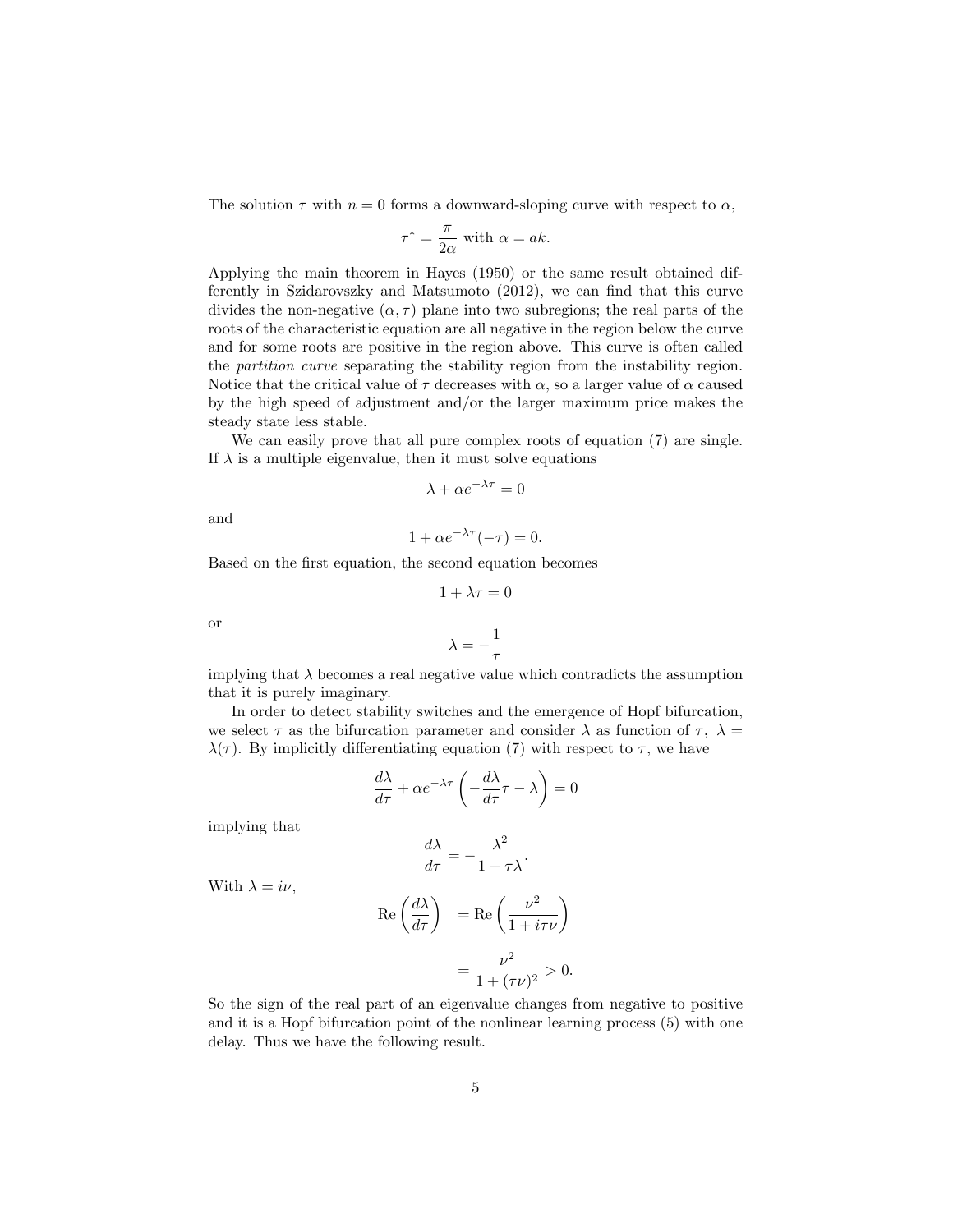**Theorem 1** For the logistic adjustment process  $(5)$ , the steady state is locally asymptotically stable if  $\tau < \tau^*$  and locally unstable if  $\tau < \tau^s$ . Hopf bifurcation occurs if  $\tau = \tau^*$  and a stable limit cycle exist for  $\tau > \tau^*$  where

$$
\tau^* = \frac{\pi}{2\alpha} \text{ and } \alpha = ak.
$$

The delay logitstic adjustment process can have periodic solutions for a large range of value of  $\alpha$ , the product of the maximum price a and the adjustment coefficient k. The period of the solution at the critical delay value is  $\tau_0 =$  $2\pi/\alpha$ , which is  $4\tau_0$ .

An intuitive reason why stability switch occurs only at the critical value of  $\tau$  with  $n = 0$  is the following. Notice first that the delay differential equation has infinitely many eigenvalues and second that their real parts are all negative for  $\tau < \tau^*$ . When increasing  $\tau$  arrives at the partition curve, then the real part of one eigenvalue becomes zero and its derivative with respect to  $\tau$  is positive implying that the real part changes its sign to positive from negative. Hence the steady state loses stability at this critical value. Further increasing  $\tau$ crosses the  $(\alpha, \tau)$  curve defined by equation (8) with  $n = 1$  where the real part of another eigenvalue changes its sign to positive from negative. Repeating the same arguments, we see that at each intersection one more eigenvalue changes its real part from negative to positive, so stability cannot be regained and therefore no stability switch occurs for any  $n \geq 1$ . Hence stability is changed only when  $\tau$  crosses the partition curve.

Theorem 1 is numerically confirmed. Given  $a = 2$ , a bifurcation diagram with respect to  $\tau$  is depicted in Figure 1(A). It is seen that the steady state loses stability at  $\tau = \tau^*$  and bifurcates to a cyclic oscillation for  $\tau > \tau^*$ . In addition, given  $\tau = \tau_a$ , Figure 1(A) indicates the maximum and the minimum values of the trajectory are denoted by  $y_M$  and  $y_m$ . Figure 1(B) illustrates a limit cycle having the same extremum in the phase plane.



Figure 1. Cyclic oscillations for  $\tau > \tau^*$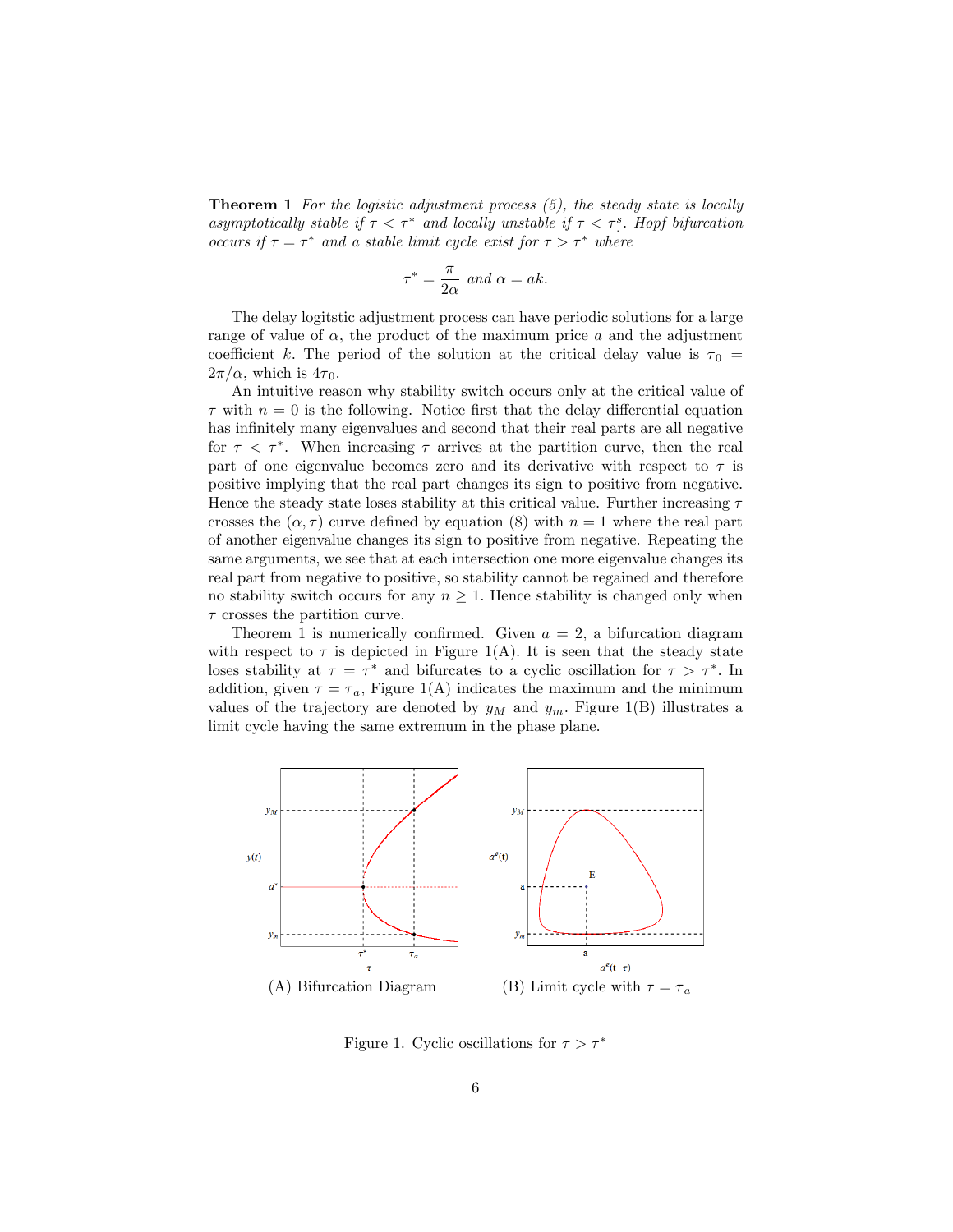We can discuss another delay adjustment process that is a hybrid of equation (4) and equation (5),

$$
\dot{a}^{e}(t) = ka^{e}(t) [a - (\omega a^{e}(t) + (1 - \omega)a^{e}(t - \tau))]
$$
\n(9)

where  $\omega$  is a positive constant less than unity. It can be seen that equation (9) is reduced to equation (4) when  $\omega$  goes to unity and to equation (5) when  $\omega$  goes to zero. The steady state of equation (9) is equal to the maximum price and thus the same as the one of equation (4) as well as equation (5). The linearized equtaion becomes

$$
\dot{z}(t) + \alpha \omega z(t) + \alpha (1 - \omega) z(t - \tau) = 0
$$

and its characteristic equation is

$$
\lambda + \alpha \omega + \alpha (1 - \omega) e^{-\lambda \tau} = 0.
$$

Using the similar arguments, we can obtain the results including that the delay becomes harmless if the instanteneous term  $a^e(t)$  is dominant in equation (9):

**Theorem 2** (i) If  $\omega \geq 1/2$ , then the steady state of the hybrid logistic adjustment process (9) is locally asymptotically stable for all delay  $\tau \geq 0$ ; (ii) if  $\omega < 1/2$ , then the steady state is locally asymptotically stable if  $\tau < \tau^*$ , loses stability for  $\tau = \tau^*$  and bifurcates to a limit cycle via a Hopf bifurcation if  $\tau > \tau^*$  where

$$
\tau^* = \frac{1}{ak\sqrt{1-2\omega}} \sin^{-1}\left(\frac{\sqrt{1-2\omega}}{1-\omega}\right).
$$

#### 3 Delay Discrete Dynamics

Our concern in this section is on how the different choice of the time scale affects dynamics examined in the previous section. Toward this end, we discretize the delay differential equation (4) by replacing  $\dot{a}^e(t)$  with  $a^e(t+1) - a^e(t)$  to obtain

$$
a^{e}(t+1) = a^{e}(t) + ka^{e}(t)(a - a^{e}(t - \tau))
$$
\n(10)

and then reconsider local and global dynamics in discrete time. The positive steady state of equation (5) remains as a steady state of this differece equation. We mention that this discrete-time equation has a  $\tau$ -step delay when  $\tau \geq 1$ . The remaining of this section starts with the case of  $\tau = 0$  and then, proceed the cases of  $\tau \geq 1$  in detail to concentrate on delay effects in the discrete-time framework.

If  $\tau = 0$ , then equation (10) becomes a nonlinear first-order difference equation

$$
x(t+1) = x(t) + kx(t)(a - x(t))
$$
\n(11)

<sup>2</sup>A sailent feature of a discrete-time equation is that the equation involves at least one difference or time-delay of the dependent variable. So we refere to the  $\tau$ -step delay when  $\tau$  is greater than unity.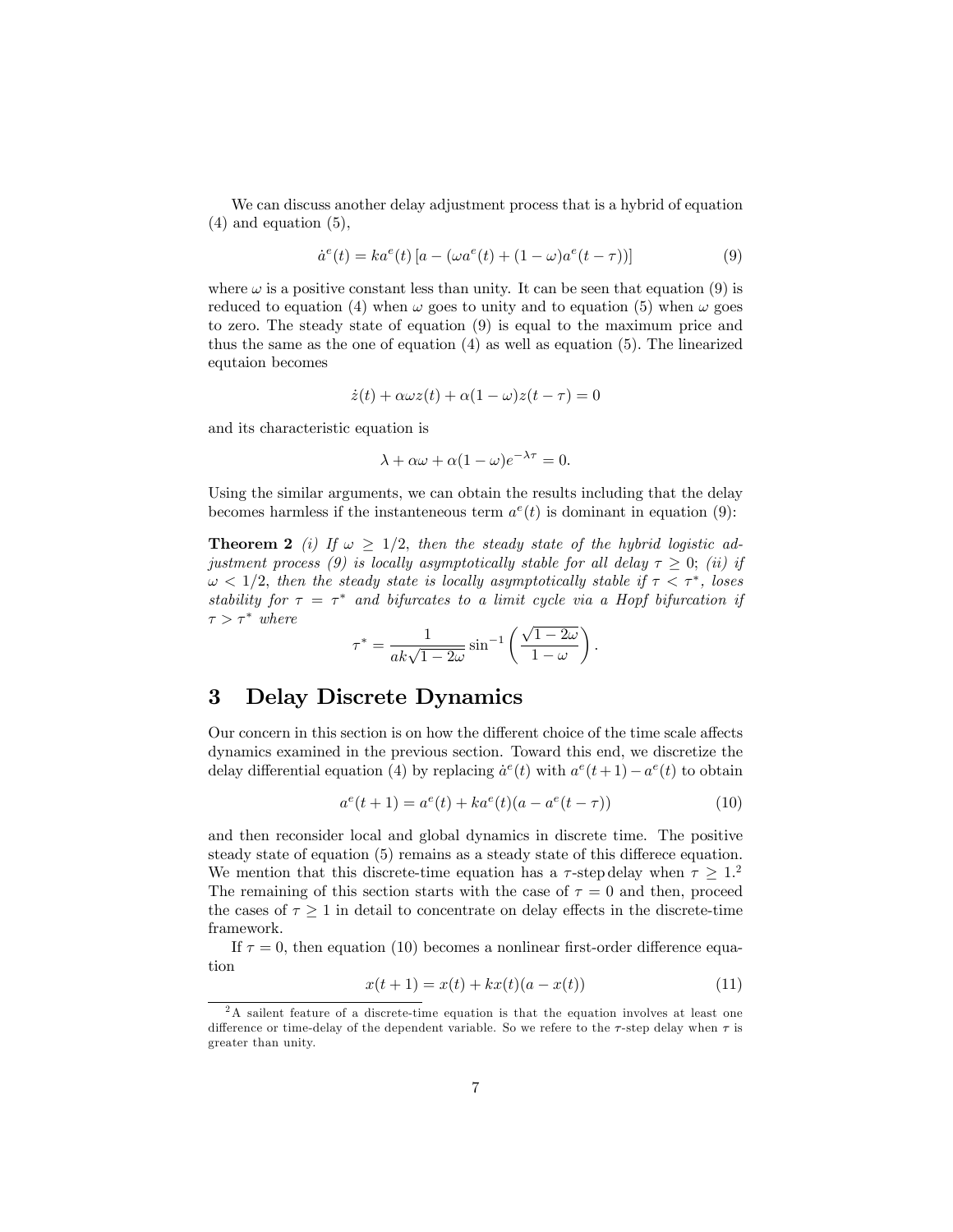where we introduce the new variable  $x = a^e$ . Changing the variable again by

$$
z=\frac{x}{\frac{1+ak}{k}}
$$

reveals that equation (11) can be reduced to the familiar form,

$$
z(t+1) = (1 + ak)z(t)(1 - z(t)).
$$

It is now well known that the logistic equation can generate wide variety of dynamics ranging from a periodic cycle to chaos according to the specification of the coefficient  $1 + ak$  if the steady state is locally unstable.

If  $\tau = 1$ , then equation (10) has one-step delay and then becomes a nonlinear second-order difference equation

$$
x(t+1) = x(t) + kx(t)(a - x(t-1))
$$
\n(12)

which can be converted to an equivalent 2D system of first-order difference equations,

$$
y(t+1) = x(t),
$$
  
\n
$$
x(t+1) = (1+ak)x(t) - kx(t)y(t).
$$
\n(13)

The linearized system around the steady state  $\bar{x} = \bar{y} = a$  is

$$
\left(\begin{array}{c} x_{\delta}(t+1) \\ y_{\delta}(t+1) \end{array}\right) = \left(\begin{array}{cc} 1 & -ak \\ 1 & 0 \end{array}\right) \left(\begin{array}{c} x_{\delta}(t) \\ y_{\delta}(t) \end{array}\right)
$$

where the subscript  $\delta$  implies that the variable with this subscript is the difference between its value and the steady state. The characteristic equation is transformed into a quadratic equation,

$$
\lambda^2 - \lambda + ak = 0. \tag{14}
$$

The following three conditions imply that the quadratic polynomial  $\lambda^2 + a_1 \lambda +$  $a_2$  has roots inside the unit cycle,

$$
1 + a_1 + a_2 > 0,
$$
  
\n
$$
1 - a_1 + a_2 > 0,
$$
  
\n
$$
1 - a_2 > 0
$$
\n(15)

where

$$
a_1 = -1 \text{ and } a_2 = ak.
$$

The first and second conditions of  $(15)$  are always satisfied and so is the third condition if and only if

$$
ak < 1.
$$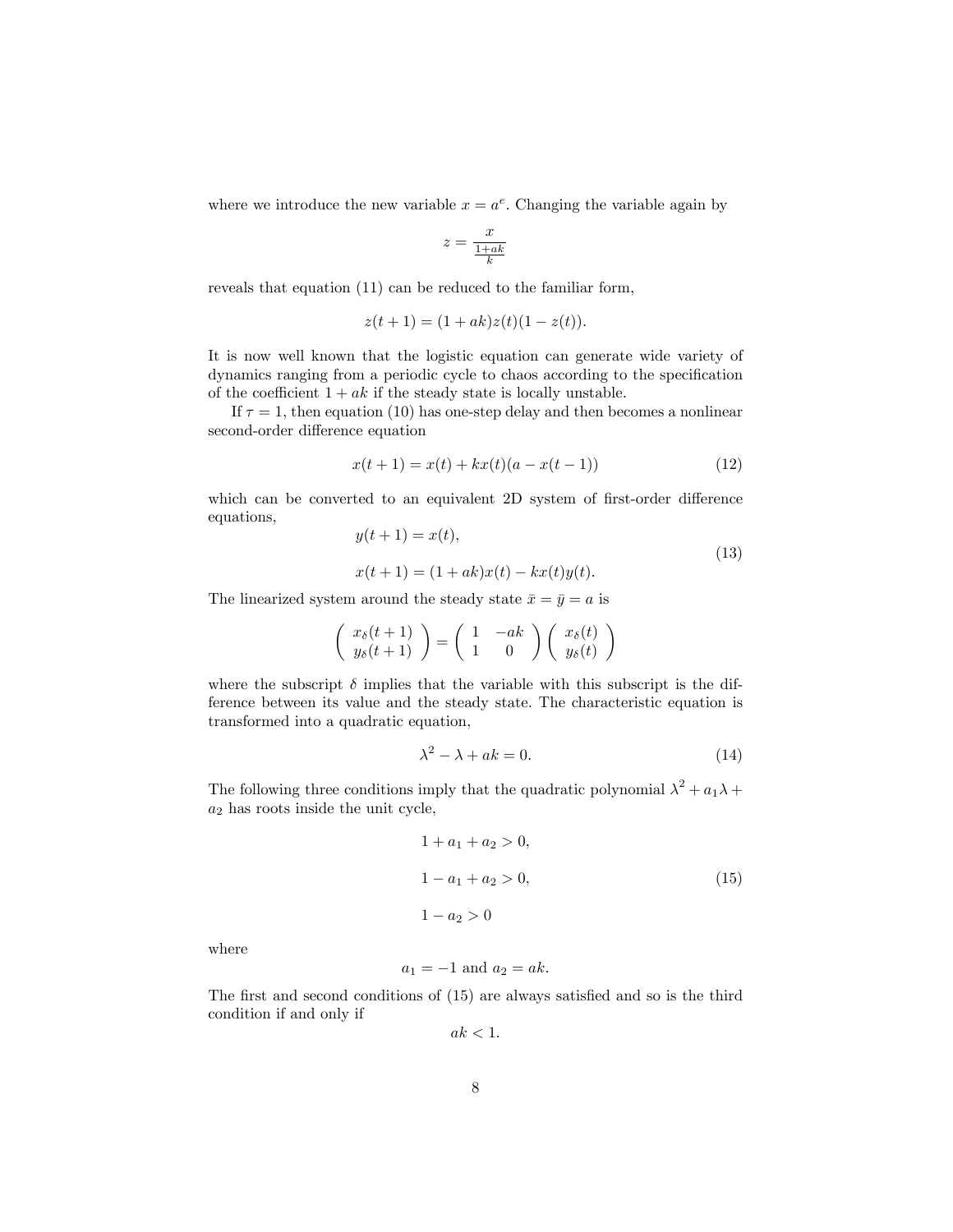Taking  $a = 2$  and selecting k as the bifurcation parameter, we illustrate the bifurcation diagram in Figure  $2(A)$  in which stability of the steady state is changed to instability at  $k^s = 1/a$  (= 0.5) and cyclic behavior emerges for  $k > k<sup>s</sup>$ . When k arrives at  $k \approx 0.635$ , the non-negativity condition is violated resulting in the birth of economically uninteresting behavior.

We further extend our analysis to a two-step delay (i.e.,  $\tau = 2$ ) where the marginal revenue includes the delayed information obtained at period  $t-2$ . The dynamic equation  $(10)$  is now a third-order difference equation,

$$
x(t+1) = x(t) + kx(t)(a - x(t-2)).
$$
\n(16)

This can be written as a 3D system of first-order difference equations

$$
y(t+1) = x(t)
$$
  
\n
$$
z(t+1) = y(t)
$$
  
\n
$$
x(t+1) = (1+ak)x(t) - kx(t)z(t),
$$
\n(17)

where the steady state is  $(\bar{x}, \bar{y}, \bar{z})$  with  $\bar{x} = \bar{y} = \bar{z} = a$ . Linear approximation of equations (17) yields the linearized system having the form

$$
\begin{pmatrix}\nx_\delta(t+1) \\
y_\delta(t+1) \\
z_\delta(t+1)\n\end{pmatrix} = \begin{pmatrix}\n1 & 0 & -ak \\
1 & 0 & 0 \\
0 & 1 & 0\n\end{pmatrix} \begin{pmatrix}\nx_\delta(t) \\
y_\delta(t) \\
z_\delta(t)\n\end{pmatrix}
$$
\n(18)

and the corresponding characteristic equation is cubic,

$$
\lambda^3 - \lambda^2 + ak = 0. \tag{19}
$$

The steady state is locally asymptotically stable if all eigenvalues of equation (19) are less than unity in absolute value. Farebrother (1973) has proved that the most simplified form of the sufficient and necessary conditions for the cubic equation  $\lambda^3 + a_1 \lambda^2 + a_2 \lambda + a_3$  to have roots only inside the unit cycle are

$$
1 + a_1 + a_2 + a_3 > 0,
$$
  
\n
$$
1 - a_1 + a_2 - a_3 > 0,
$$
  
\n
$$
1 - a_2 + a_1 a_3 - a_3^2 > 0,
$$
  
\n
$$
a_2 < 3
$$
\n(20)

where

$$
a_1 = -1
$$
,  $a_2 = 0$  and  $a_3 = ak$ .

It can be verified that the first and fourth conditions are always satisfied while the second and third condition holds if

$$
ak < \frac{\sqrt{5} - 1}{2} \simeq 0.618.
$$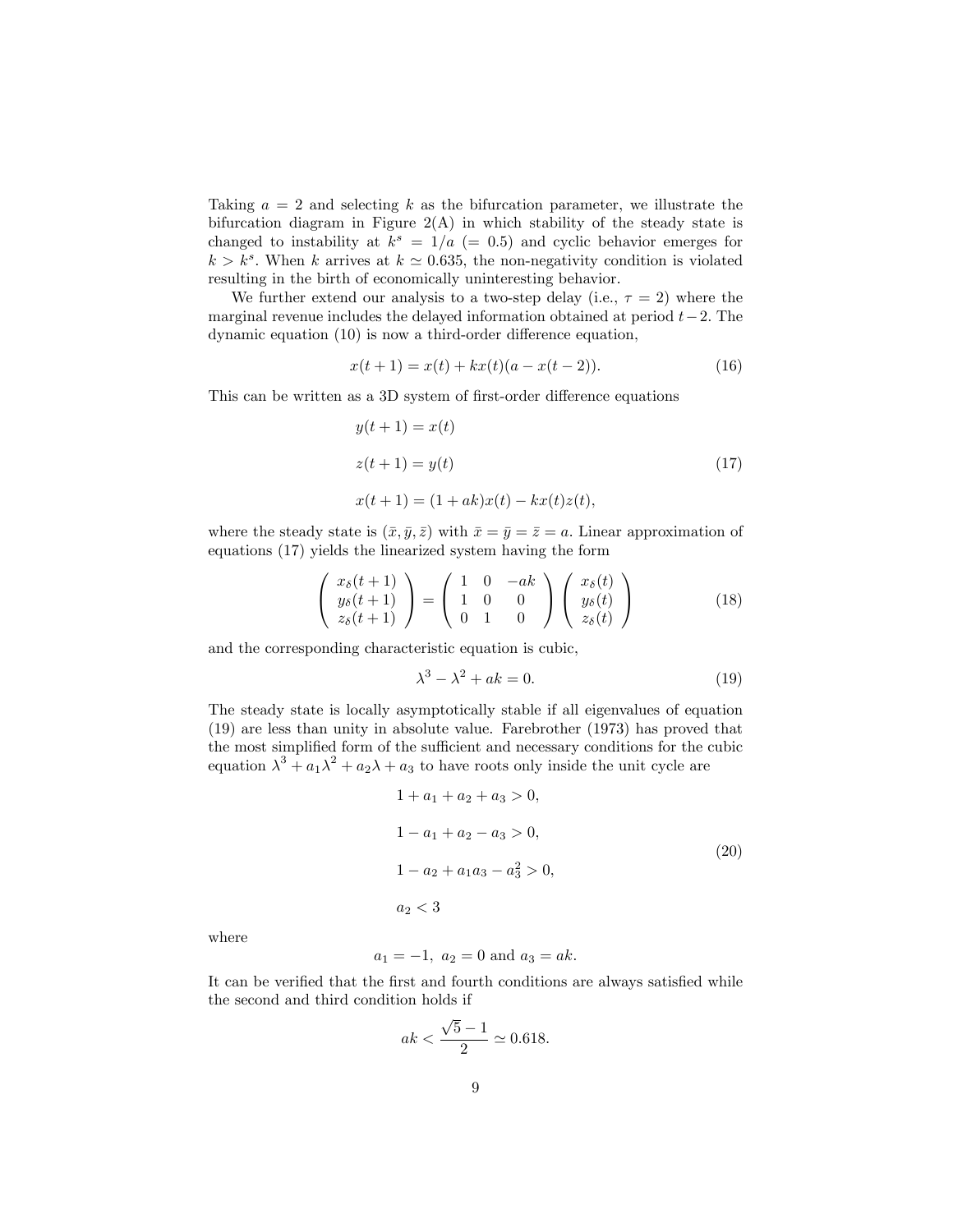The bifurcation diagram with  $a = 1$  is illustrated in Figure 2(B) where  $k^s \simeq$ 0.618. It can be seen that Hopf bifurcation emerges for  $k > k<sup>s</sup>$ .

If  $\tau = 3$ , then the characteristic equation is  $\lambda^4 - \lambda^3 + \alpha = 0$  with  $\alpha = ak$ . For the quartic equation

$$
\lambda^4 + a_1 \lambda^3 + a_2 \lambda^2 + a_3 \lambda + a_4 = 0
$$

the sufficient and necessary condition that all roots are inside the unit circle are (see Farebrother, 1973) as follows:

$$
1 - a_4 > 0
$$
  
\n
$$
3 + 3a_4 > a_2
$$
  
\n
$$
1 + a_1 + a_2 + a_3 + a_4 > 0
$$
  
\n
$$
1 - a_1 + a_2 - a_3 + a_4 > 0
$$
  
\n
$$
(1 - a_4)(1 - (a_4)^2) - a_2(1 - a_4)^2 + (a_1 - a_3)(a_3 - a_1a_4) > 0
$$

To our case,  $a_1 = -1$ ,  $a_2 = a_3 = 0$  and  $a_4 = \alpha$ . The first four conditions are clearly satisfied if  $\alpha < 1$  and the last condition can be reduced to the following:

$$
f(\alpha) = \alpha^3 - \alpha^2 - 2\alpha + 1 > 0.
$$

Clearly

$$
f(-1) = 1
$$
,  $f(0) = 1$ ,  $f(1) = -1$ ,  $f(-\infty) = -\infty$  and  $f(\infty) = \infty$ .

Since  $f'(\alpha) = 3\alpha^2 - 2\alpha - 2$  having two roots

$$
\alpha_1 = \frac{1 - \sqrt{7}}{3} \simeq -0.548
$$
 and  $\alpha_2 = \frac{1 + \sqrt{7}}{3} \simeq 1.215$ ,

 $f(\alpha)$  increases in intervals  $(-\infty, \alpha_1)$  and  $(\alpha_2, \infty)$ , and decreases in  $(\alpha_1, \alpha_2)$ . Notice that  $f(\alpha_1) > 0$  and  $f(\alpha_2) < 0$ , so  $f(\alpha)$  has three real roots: one is negative, two positive in intervals  $(0,1)$  and  $(\alpha_2,\infty)$ . Since  $\alpha < 1$  and the smallest positive root is approximately 0.445,<sup>3</sup> the stability condition is  $k <$ 0.445. It is numerically confirmed that the steady state is violated via Neimark-Sacker bifurcation for  $k > 0.445$ . Although the critical values  $k^s$  seem to decrease as the value of  $\tau$  increases,

$$
k^s = 1
$$
 if  $\tau = 1$ ,  $k^s \simeq 0.618$  if  $\tau = 2$  and  $k^s \simeq 0.445$  if  $\tau = 3$ ,

<sup>3</sup>With Mathematica, it can be found that the critical value has the following form,

$$
k^{s} = \frac{1}{3} - \frac{7^{2/3}(1 + i\sqrt{3})}{3 \times 2^{2/3}(-1 + i3\sqrt{3})^{1/3}} - \frac{(1 + i\sqrt{3})\left(\frac{7}{2}(-1 + i3\sqrt{3})\right)^{1/3}}{6} \simeq 0.445
$$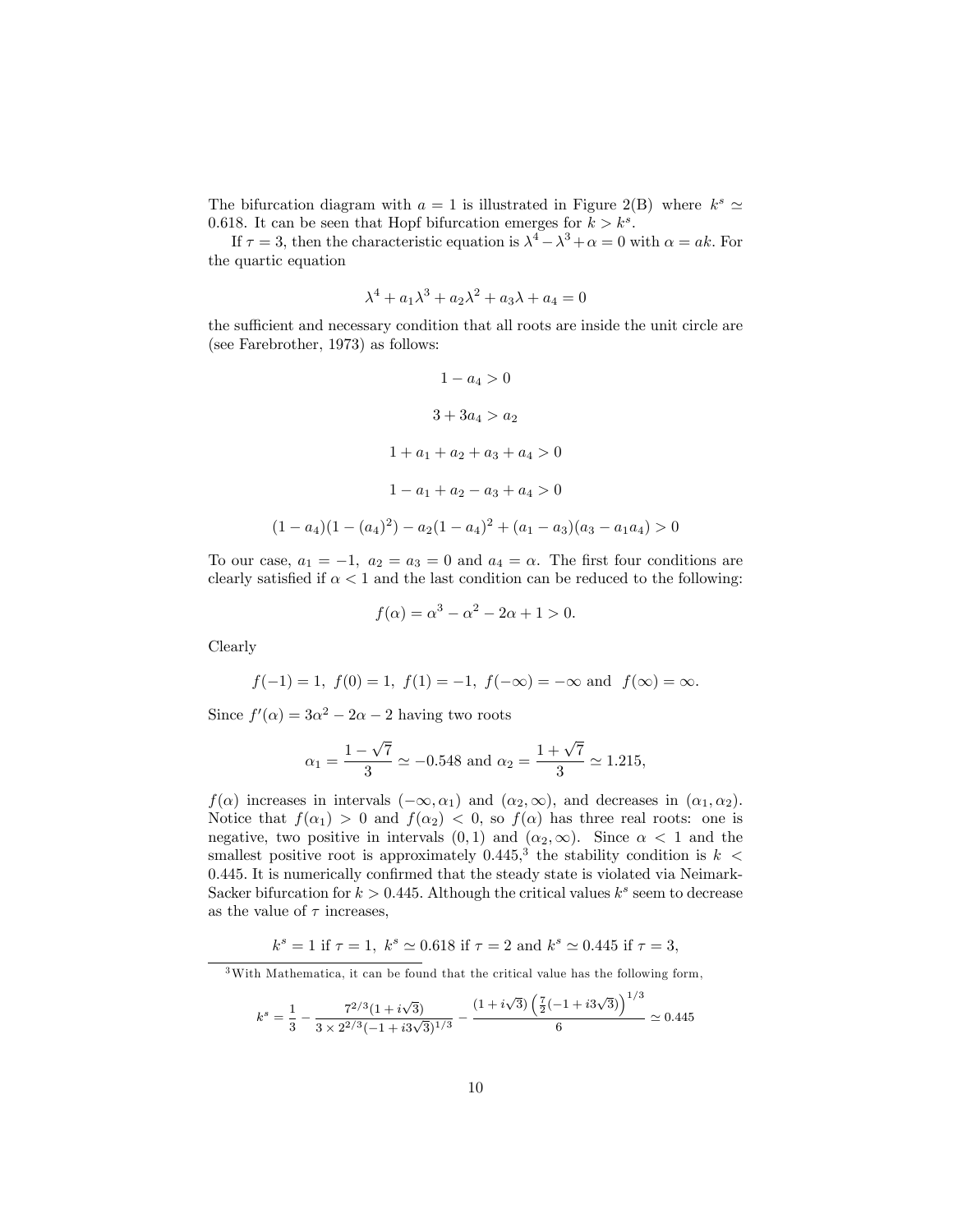this fact has not been analytically confirmed yet.

Applying the same argument to the case of the general case, we have the adjustment process described by a  $(\tau + 1)$  th-order difference equation,

$$
x(t + 1) = x(t) + kx(t)(a - x(t - \tau))
$$

and a  $(\tau + 1)$  th-order characteristic equation,

$$
\lambda^{\tau+1} - \lambda^{\tau} + ak = 0.
$$

For a larger value of  $\tau \geq 4$ , we do not have the simplifed stability condition but the Samuelson or the Cohn-Schur conditions for the n-th order equation can be applied to determine the critical value of  $k$  for the birth of Neimark-Sacker bifurcation.<sup>4</sup> We summarize the main result on the delay difference adjustment process:

Theorem 3 Given the maximum price, the discrete-time adjustment process (10) has the critical value of the adjustment coefficient  $k^s$  and the steady state is locally asymptotically stable if  $k < k^s$ , loses stability for  $k = k^s$  and bifurcates to a limit cycle via Neimark-Sacker bifurcation if  $k > k<sup>s</sup>$ .



Figure 2. Bifurcation diagrams with different steps

#### 4 Concluding Remarks

In this study, we analyzed the delay dynamics of a nonlinear monopoly. Two conventional assumptions in the traditional monopoly model are modified: the

<sup>&</sup>lt;sup>4</sup>The forms of both conditions are found in Gandolfo (2009). In either from, the stability condition becomes complicated as the order of the equation increases.